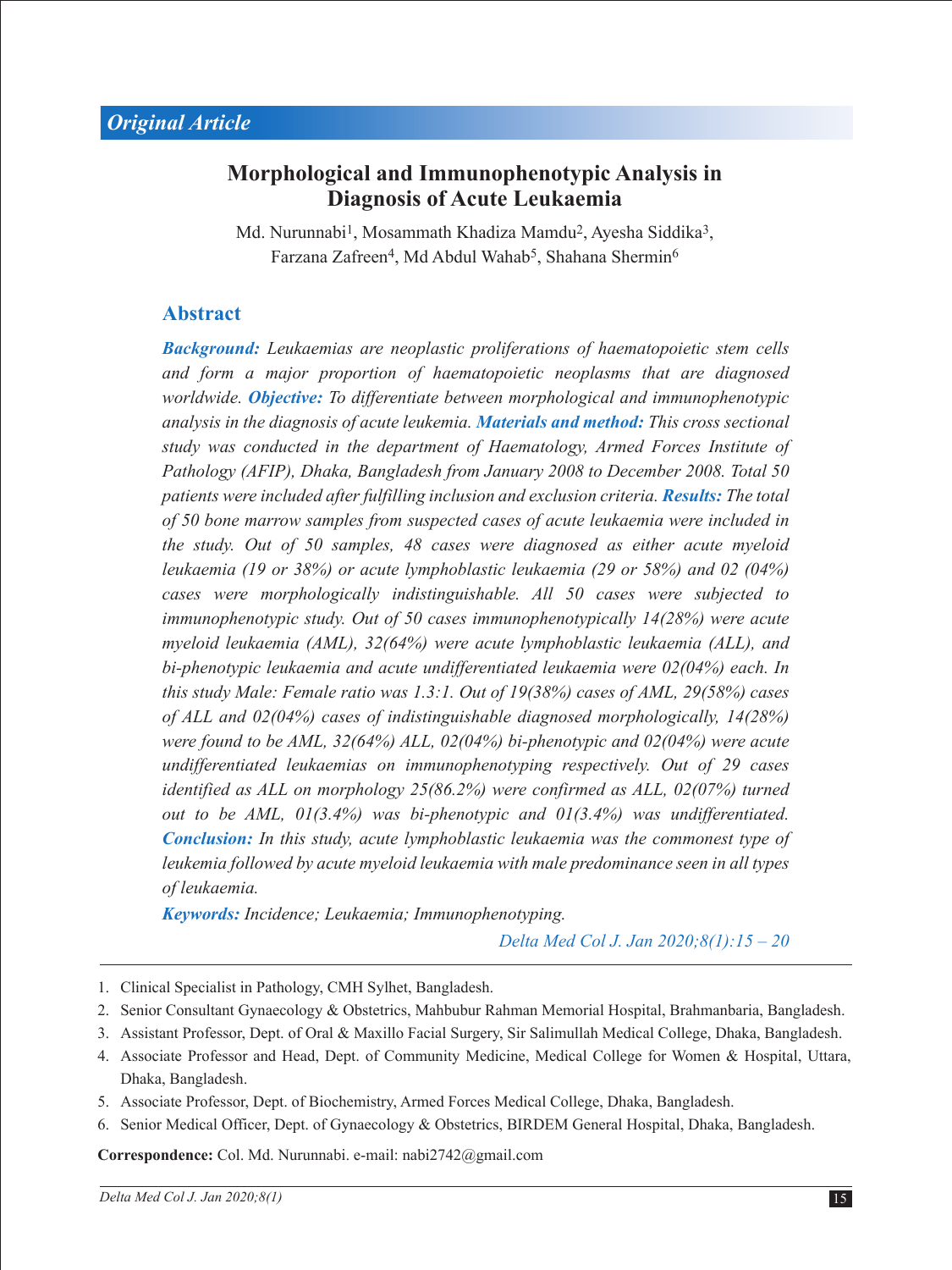#### **Introduction**

The acute leukaemias are heterogeneous group of neoplasms arising from transformation of uncommitted or partially committed hematopoietic stem cells and it is broadly divided into myeloid and lymphoid leukemia. Acute myeloid leukaemia (AML) has an incidence of 2-3 per 100,000 per annum in children arising to 15 per 10,000 in older adults. On the other hand acute lymphoblastic leukaemia (ALL) in 75% of cases occurring in children under the age of 10 years at diagnosis.1,2 Obtaining an accurate diagnosis i.e. microscopy, immunophenotyping, cytogenetic and molecular genetic testing must be done before initiation of definitive therapy for a patient with leukaemia. But in our country in most of the cases we need to rely only on morphology due to lack of facility of doing immunophenotyping, cytogenetic and molecular genetic analysis. Even most experienced morphologists can accurately classify 70 to 80% of acute leukaemia as ALL or AML on Leishman stained smear.3-5

The aim of the study was to find out the subtypes of acute leukaemia which are morphologically indistinguishable and to demonstrate the usefulness and advantages of immunophenotyping technique over the traditional method of leukaemia diagnosis.

#### **Materials and method**

This cross sectional study was conducted in the department of Haematology, Armed Forces Institute of Pathology (AFIP), Dhaka, Bangladesh from January 2008 to December 2008. A total of 50 patients were included after fulfilling inclusion and exclusion criteria. Peripheral blood and bone marrow samples of 50 patients were evaluated to diagnose different types of acute leukaemia.

An informed verbal consent of the patient or legal guardian (in cases of children) was taken. Detailed clinical information were obtained by

meticulous history and thorough physical examination. Relevant investigations were also carried out. Aspiration was done by Salah marrow puncture needle. Site of aspiration varied according to the age of patient. Lignocaine 2% was used as local anaesthesia. Bone marrow aspirates were collected in EDTA tubes. Slides were prepared directly at bedside and from anticoagulated (EDTA) aspirates by squash method in the laboratory. In selected cases cytochemical stains like myeloperoxidase (MPO), periodic acid-Schiff (PAS) and alpha naphthyl acetate esterase (ANAE) were used.

For immunophenotyping, peripheral blood and bone marrow aspirates collected in EDTA tubes were used. Bone marrow samples were filtered and cell suspensions were prepared before reagent is mixed. One hundred microlitre (μl) of the sample was taken and mixed with 10 μI of monoclonal antibodies (Mcab). The mixture was incubated in dark at room temperature for 15 min. Then 100 μI of leucocyte fixative reagent was added and incubated at room temperature for 10 min. To the mixture 2.5 ml erythrocyte lysing agent was added for 20 min. The prepared sample was then ready for run in flow cytometer (Partec, Germany).

Monoclonal antibodies from Partec, GmbH, Munster Germany for imrnunophenotyping included the fluorescein isothiocyanate (FITC) and phycoerythrin (PE) conjugated monoclonal antibodies (Mcab). Following panel of monoclonal antibodies (Mcab) were used at AFIP for immunophenotyping.

**Table I: Panel of monoclonal antibodies used for immunophenotyping analysis**

| <b>Types of leukaemia</b> |           | <b>Monoclonal antibodies</b>                                                                            |  |
|---------------------------|-----------|---------------------------------------------------------------------------------------------------------|--|
| AML                       |           | Anti MPO, CD <sub>13</sub> , CD <sub>33</sub> , CD <sub>117</sub> , CD <sub>34</sub> , CD <sub>14</sub> |  |
| AI.                       | B-lineage | $CD_{19}$ , $CD_{79a}$ , $CD_{22}$ , $CD_{10}$ , $CD_{20}$ , $CD_{79b}$                                 |  |
|                           | T-lineage | $CD_2$ , $CD_3$ , $CD_5$ , $CD_7$ , $CD_{23}$                                                           |  |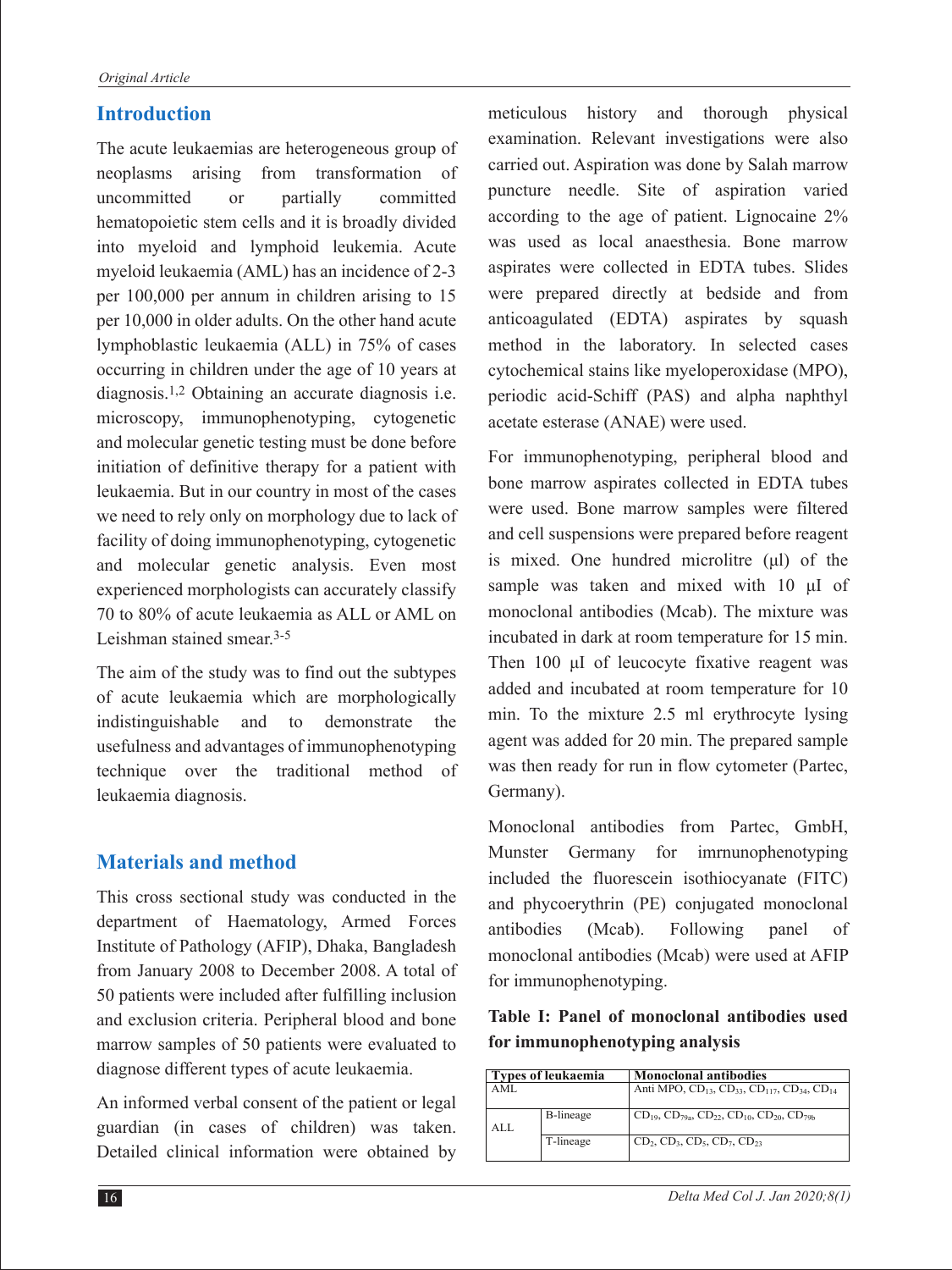Bone marrow samples were analyzed with Partec flow cytometer equipped with argon laser emitting a 488 nm green (FITC=FL1) and orange phycoerythrin (Rhodamine=FL2) fluorescence with forward (FSC) and side scatter (SSC) were collected on all sample. FSC and SSC were collected linearly and displayed in a two-parameter histogram. FL1 and FL2 were collected, logged and displayed in a four-decade log/log two parameter histogram. The FSC/SSC histogram was used to determine the cell population of interest for gating. Gating was performed to include the blast population bone marrow cells determined by their size (FSC) characteristics.

The morphologic characteristics of the blast cell population were determined by light microscopy prior to flow cytometric analysis and at least 20% blast cells were required for processing of bone marrow samples. FL1 and FL2 were then collected for cells within the determined gate. A minimum of 2000 gated cells were analyzed and saved as list mode data. Positivity of any given antibody stain was determined by quadrant analysis as compared to the isotypic negative controls. Results excess of 30% positivity were considered to be positive for a given antibody. If a single color staining was used, FL1 and FL2 were displayed on a single four-decade long axis. Positivity was determined by placing a cursor or the isotype negative control peak such that it defined the region positivity and negative fluorescence intensity. The same 30% cutoff value for differentiation of positivity applied.

#### **Results**

A total of 50 bone marrow samples of morphologically diagnosed cases of different types of acute leukaemia were included in this study.

**Table II: Age distribution of patients (N=50)**

| Age range (years) | Frequency | Percentage $(\% )$ |
|-------------------|-----------|--------------------|
| $01 - 18$         | 38        | 76                 |
| $19 - 80$         | 12        | 24                 |
| Total             | 50        | 100                |

*Delta Med Col J. Jan 2020;8(1)* 17

Among the 50 patients majority were in the age group of 01 to 18 years of age which were  $38(76%)$  cases and  $12(24%)$  were in the age group of 19 to 80 years. Age range was from 01 year to 80 years. Median age was 08 years. (Table II)

**Table III: Sex distribution of patients (N=50)** 

| <b>Sex</b> | Frequency | Percentage (%) |  |
|------------|-----------|----------------|--|
| Male       | 29        | 58             |  |
| Female     | 21        | 42             |  |
| Total      | 50        | 100            |  |

Amongst respondents 58% were male and 42% were female. Male: Female was 1.3:1. (Table III)

**Table IV: Proportion of acute leukaemia by morphology (N=50)**

| <b>Acute leukaemias</b> | <b>Frequency</b> | Percentage (%) |  |
|-------------------------|------------------|----------------|--|
| AML                     | 19               | 38             |  |
| ALL.                    | 29               | 58             |  |
| Indistinguishable       | 02               | 04             |  |
| Total                   | 50               | 100            |  |

Out of 50 samples, 48 cases were morphologically diagnosed as acute leukaemias, of which 19(38%) cases were found to be acute myeloid leukaemia, 29(58%) were acute lymphoblastic leukaemia and remaining 02(04%) cases were indistinguishable on morpholological examination. (Table IV)

**Table V: Proportion of acute leukaemia by immunophenotypic study (N=50)**

| <b>Acute Leukaemia</b>           | Frequency | Percentage (%) |
|----------------------------------|-----------|----------------|
| AML                              | 14        | 38             |
| ALL.                             | 32        | 64             |
| Bi-phenotypic acute leukaemia    | 02        | 04             |
| Acute undifferentiated leukaemia | 02        | 04             |
| Total                            | 50        | 100            |

All 50 cases were subjected to immunophenotypic study. Out of 50 cases immunophenotypically acute myeloid leukaemia (AML) were 14(28%), acute lymphoblastic leukaemia (ALL) were 32(64%), bi-phenotypic leukaemia were 02(04%) and acute undifferentiated leukaemia were 02(04%). (Table V)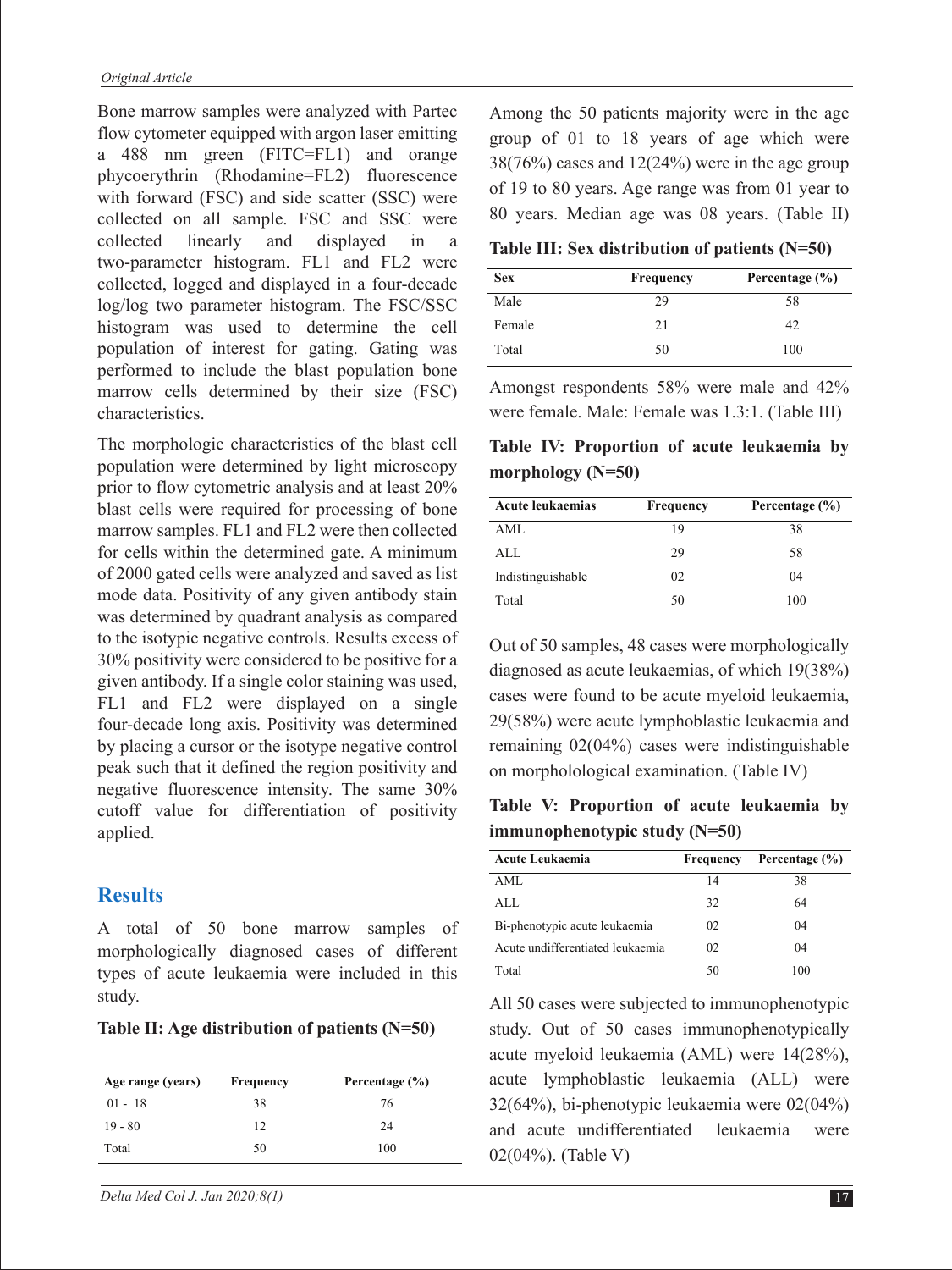Out of 29 cases identified as acute lymphoblastic leukaemia (ALL) on morphology, 25(86.2%) were confirmed as ALL, 02(07%) turned out to be acute myeloid leukemia (AML), 01(3.4%) was bi-phenotypic and 01(3.4%) was undifferentiated. Finally, out of 02 indistinguishable cases, both were found to be ALL on immunophenotyping. (Table VI)

**Table VI: Rate of changes in diagnosis of morphologically diagnosed cases after immunophenotyping**

| Morphology        |               | Immunophenotyping<br>Frequency (%) |          |                      |                           |
|-------------------|---------------|------------------------------------|----------|----------------------|---------------------------|
| <b>Types</b>      | Frequency (%) | AML                                | ALL      | <b>Bi-phenotypic</b> | Acute<br>undifferentiated |
| AML               | 19(38)        | 12(63.1)                           | 05(26.3) | 01(5.3)              | 01(5.3)                   |
| ALL               | 29(58)        | 02(07)                             | 25(86.2) | 01(3.4)              | 01(3.4)                   |
| Indistinguishable | 02(04)        | ٠                                  | 02       | ٠                    | ٠                         |
| Total             | 50 (100)      | 14                                 | 32       | 02                   | 02                        |

# **Discussion**

Haematological malignancies cover a wide range of diseases ranging from acute leukaemia to different type of lymphoproliferative disorders among which acute leukaemia is a major concern all over the world. Many a time, making a precise diagnosis using traditional morphological method including cytochemistry is difficult. Immunophenotyping is a method with improved sensitivity and precision which in acute leukaemia can not only detect cases indistinguishable on traditional morphological examination but also detects the subtypes of each category especially in ALL.6-8 Immunophenotyping has been offered as a regular diagnostic facility at AFIP, Dhaka Cantonment.

In the present study out of 50 cases of acute leukaemia, morphological examination revealed AML 19(38%), ALL 29(58%) and 02(04%) cases remained indistinguishable. However, immunophenotypicalIy among acute leukaemia ALL was the commonest type 32(64%) followed by AML 14(28%), bi-phenotypic acute leukaemia 02(04%) and acute undifferentiated leukaemia 02(04%). Among 32 cases of ALL 23(46%) were B-cell ALL and 09(18%) were T-cell ALL.

In the present study out of 29 cases classified morphologically as acute lymphoblastic leukaemia (ALL) 25(86.2 %) were ALL, 02(07%) turned out to be acute myeloid leukaemia (AML),  $01(3.4\%)$  was bi-phenotypic and  $01(3.4\%)$  was acute undifferentiated leukaemia on immunophenotyping. Similarly, among 19 cases classified morphologically as AML, 12(63.1%) were AML, 05(26.3%) turned out to be ALL,  $01(5.3\%)$  was bi-phenotypic and  $01(5.3\%)$  was undifferentiated. Finally, out of 02 morphologically indistinguishable cases both were found to be ALL in immunophenotyping. Both morphological diagnosis of AML and ALL and immunophenotyical diagnosis was significantly different ( $p$  < 0.01).

Therefore, up to 74% of the cases of acute leukaemia could be classified according to their respective lineages by morphology. Whereas immunophenotyping provided correct diagnosis in 99% of cases establishing a superior diagnostic efficacy in cases of acute leukaemia which would otherwise be misdiagnosed on morphology and cytochemistry.9

A study was carried out in the Haematology department of Dr. Ziauddin Hospital, Karachi during September, 2004 to August, 2006. Of 100 cases of acute leukaemia aged between 2 to 50 years, inducted from various hospitals and laboratories of Karachi, examined morphologically and on cytochemistry, among the 53 cases classified as acute lymphoblastic leukaemia (ALL), 45(81%) were ALL, 4(9%) turned out to be AML and  $4(9\%)$  were bi-phenotypic on immunophenotyping. Similarly, among 46 cases classified as AML on morphology and cytochemistry, 38(83%) were AML, 5(11%) turned out to be ALL, 2(4%) were bi-phenotypic, while  $1(2\%)$  was still unclassified on immunophenotyping.10-12

Khalil et al. in King Faisal Specialized Hospital and Research Center also found ALL to be the commonest (63.2%) of al leukaemias by immunophenotyping followed by AML (21%) and biphenotypic leukaemia (12%).<sup>13</sup>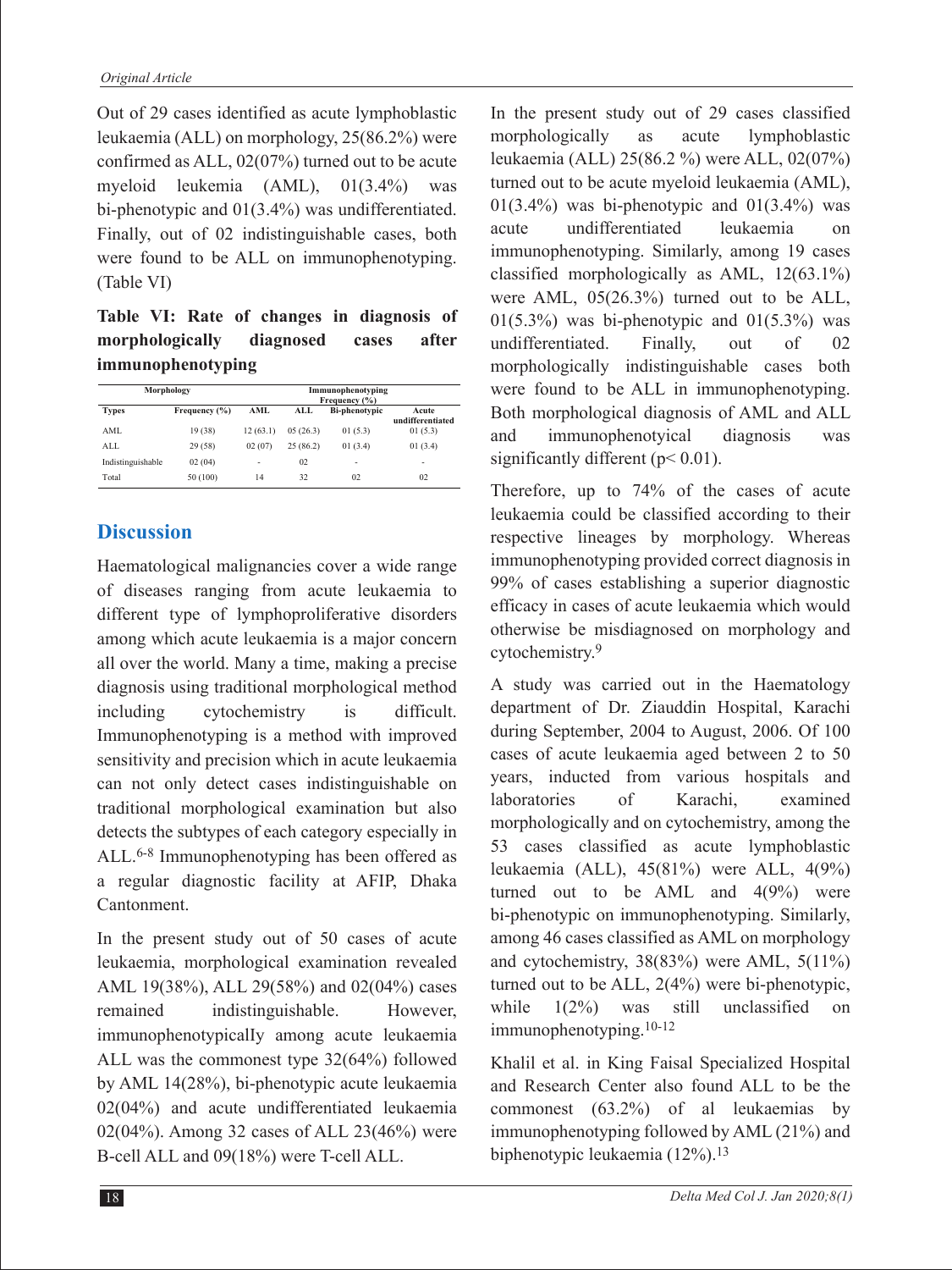In another study at Tata Memorial Hospital, India, AML was found to constitute 39.8% of all leukaemias.14 In one American study, Thalhammer-Scherr et al. however reported AML to be the predominant type (78.2%) of acute leukaemia followed by ALL (19.1%) on the basis of immunophenotyping.15 One case of AML in present study presented with aberrant expression of T-lineage antigen.

In a study conducted at AFIP on morphological types of haematological malignancy Mahfuz et al. found ALL 39.3%, AML 30.8%, CML 11.5%, and lymphoreticular malignancy (lymphoma) 4.7%.16 This morphological method of diagnosing haematological malignancies closely conforms with the immunophenotypic method to classify haematological malignancies conducted at the same institute.

The limitation of this study was inability to compare with other standard studies carried out in our country and abroad because of non-availability of flow cytometer in most of the centers in our country as well as a few such study carried out in abroad. There are wide variation in the results of immunophenotypic findings, yet it has been used as a major tool for diagnosis of haematological malignancies. The results can be used to select specific regimen of chemotherapy and assessing the prognosis of the patient. In Bangladesh no other immunophenotypic study is carried out so far and as such the exact pattern of acute leukaemia in our country is not known.

#### **Conclusion**

Morphological diagnosis of acute eukaemia by light microscopy remain the mainstay of management of acute leukaemia throughout the world especially in the developing countries. It is difficult at times to differentiate between different types of acute leukaemias on the basis of morphology or even cytochemistry. Immunophenotyping has been introduced in association with above mentioned methods

to differentiate and classify different types of acute leukaemia. Besides acute leukemia immunophenotyping has already opened wider avenues at diagnosis of different haematological malignancies in the recent years. It is now also used to select different types of chemotherapy regime (monoclonal antibodies) and to assess prognosis of different types of haematological malignancies. Considering the diagnostic efficacy immunophenotyping will soon be established as a basic diagnostic tool for acute leukaemia. To explore the proven benefit in the management of haematological malignancies, we will have to make immunophenotyping facilities available throughout the country.

### **References**

- 1. Kassebaum NJ, Jasrasaria R, Naghavi M, Wulf SK, Jhons N, Lozano R, et al. A Systematic Analysis of Global Anaemia Burden from 1990 to 2010. Blood. 2014;5:615-24.
- 2. Rodak BF, Fristma GA, Keohane EM. Haematology: Clinical Principles and Applications. Philadelphia: Elsevier WB Saunders; 2011. p.135-36.
- 3. Martin A, Thompson AA. Thalassemias. Pediatr Clinic North Am. 2013;60(6):1383-91.
- 4. Cao A, Galanello R. Beta Thalassaemia. Genet Med. 2010;2:61-76.
- 5. Burnett AK. Acute Myeloid Leukemia. In: Hoffbrand AV, Catovsky D, Edward G, Tuddenham D, editors. Postgraduate Haematology. 5th ed. Oxford: Blackwell; 2005. p.509.
- 6. Boon NA, Colledge NR, Walker BR, Hunter J. Davidson's Principle and Practice of Medicine. 20th ed. London: Churchill Livingstone; 2006. p.1016.
- 7. Bhatia S, Neglia JP. Epidemiology of Acute Leukaemia. 3rd ed. New York: Oxford University Press; 2005. p.98-100.
- 8. Hoffman R, Benz EJ Jr., Silberstein LE, Heslop HE, Weitz JI, Anastasi J, et al. Haematology Basic Principles and Practice. 4th ed. St Louis: Elsevier Churchill Livingstone; 2005. p.1071.